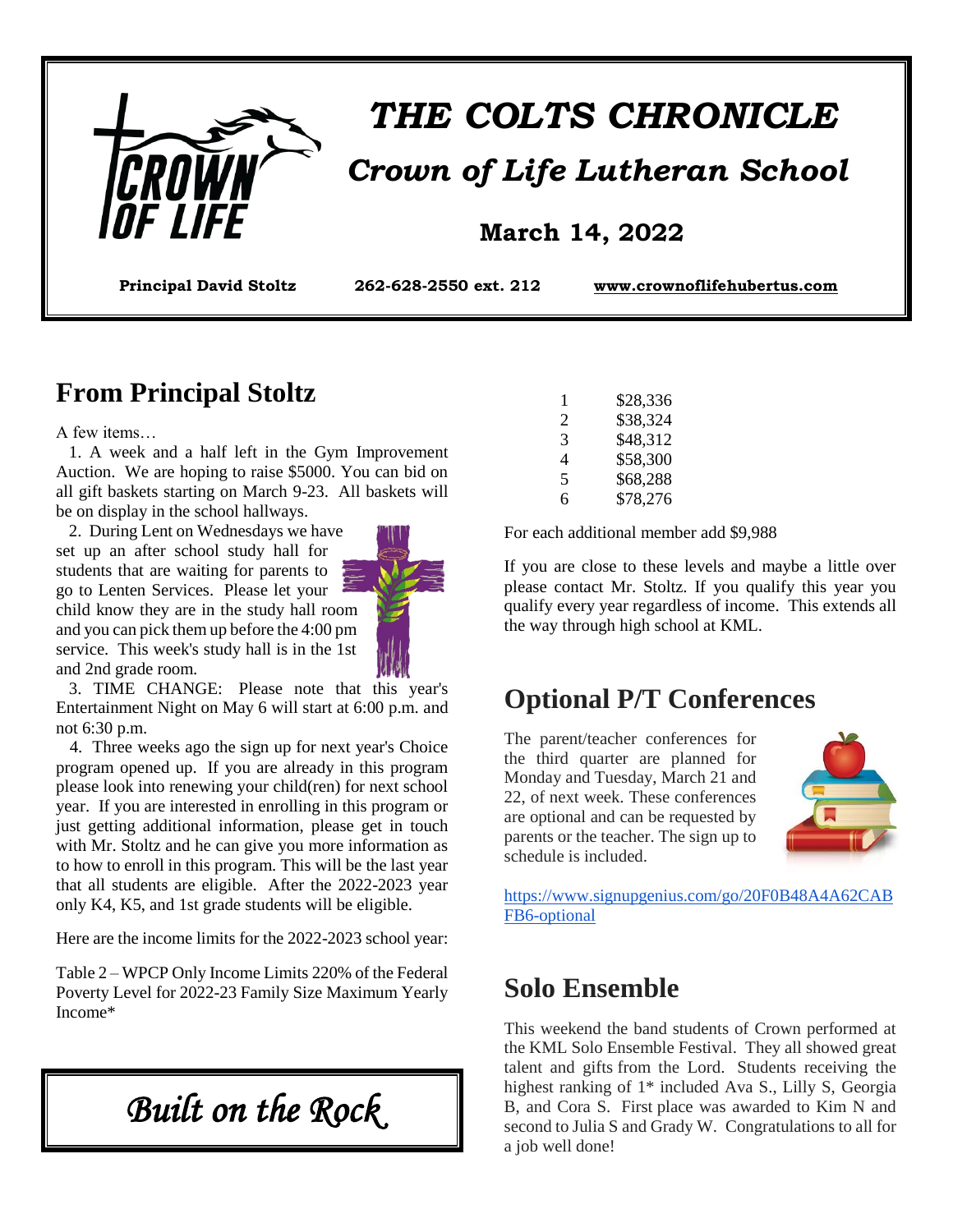### **Willy Wonka News**

We have some very talented students at Crown of Life! Thank you to all those 5-8th students who were brave and "took a risk" by auditioning for a part. We congratulate all students for trying their best using the talents God has given them. Students will know the parts they were chosen for today. For the rest of the students- the third graders will be the in the Candy Man Chorus and some of them may also be squirrels. Fourth and fifth graders will be the Oompa Loompas. We also hope to have more information concerning costumes before the Spring Break.

*School Registration for 2022-2023 opened March 1. Please go to crownoflifehubertus.com to register. Go to "School" at the top of the page and then "Enrollment" in the drop down menu.*

#### **Save the Date!**

**Father-Daughter Dance**

**Saturday, April 30 6:00 to 9:00 p.m.**

*No School/Childcare Friday, March 18 Quarter Break*

#### **AND**

*No School/Childcare Mon.-Fri., March 28-April 1 Spring Break* 

*Third Quarter ends March 17*

#### **Donation Collection Envelopes**

Please return the collection envelopes for the Kids Heart Challenge. We are very close to this being our best year EVER! Thanks to all who took to heart collecting to benefit the research and education provided by the American Heart Association. If you need additional time or another envelope, please contact Mrs. Matter.



#### **All Invited to Heart Challenge**

**Thursday, March 17**, is the culmination of our 8th Kids Heart Challenge. Classes will rotate through the gym throughout the day as shown below. A final ALL SCHOOL event will take place at 2:15 p.m. Come if you can. Consider wearing athletic shoes if you want to participate.

> 9:30 Irish Dance Exhibition 10:15 3rd & 4th Grade 11:00 Kindergarten 11:45 5th Grade 12:30 1st & 2nd Grade 1:15 6th, 7th & 8th Grade 2:15 All School Assembly

#### **Jump Rope Challenges**

Please return you challenge cards and goal cards for the

10 Day Jump Rope Challenge and your accomplishments throughout the jump rope unit. Thanks for all the efforts put forth to improve your jump rope skills. Rope jumping is one of the most effective and efficient ways to maintain and improve fitness. Keep JUMPING!

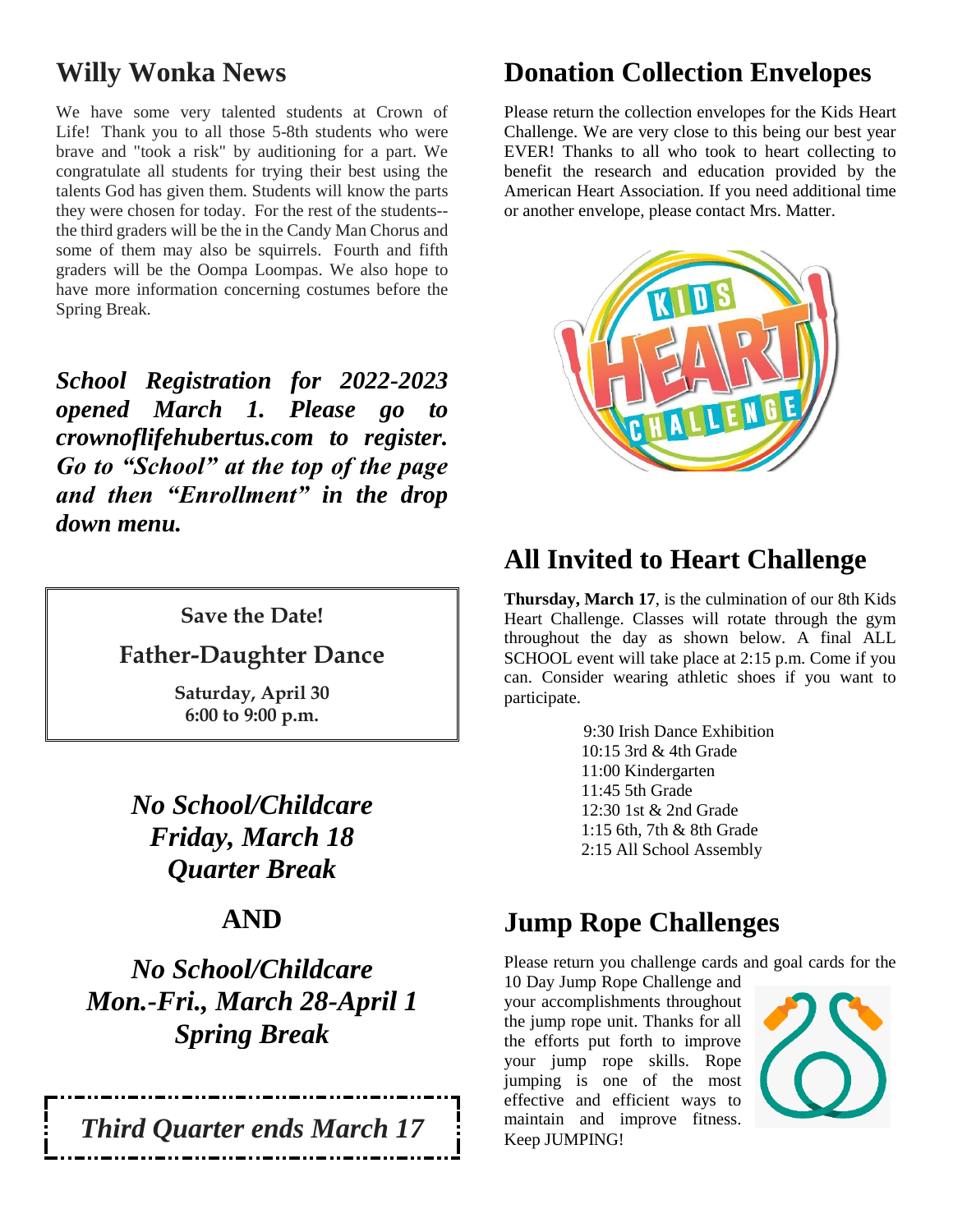# **It's Scrip Week!**

An order is being placed this week following which rebates will be calculated for the last six weeks and tuition statements should show the credits at the end of the month.

> **Mission Offerings** *Lighthouse Youth Center*

**March 9--\$48.38**

# **Yearbooks 2021-2022**

This year each family at Crown of Life will receive one FREE yearbook. This FREE yearbook will not be able to have personalization on it.

If you want an additional yearbook, the cost is \$12.00 each. Adding personalization is \$2.00 extra per book.

You do not need to do anything if you only want the FREE yearbook. Enough yearbooks will be ordered for all families. You will receive your yearbook near the end of May.

For those ordering an **extra** yearbook follow these steps:

- 1. Visit: [www.memorybook.com/online](http://www.memorybook.com/online-)  pay/parent-pay/
- 2. Enter our school code: 165552. Then click "Go to your school account login."
- 3. Click on the link below our school name.
- 4. Register as a "new user"
- 5. Buy an additional yearbook for \$12.00 or a yearbook for \$14.00 with personalization.

Order deadline for extra yearbooks is **April 13, 2022.**



# **Yearbook Pictures**

The yearbook staff has been working on the layout of the 2022 yearbook. We are at the point where we need more photos to put on specific pages like basketball, Cross Country, or field trip moments. If anyone has some of these photo they may be directly sent to our yearbook site. Please see the attached note about how to do this. Deadline is April 8. Thank you in advance for your help.

- 1. Go to images.jostens.com
- 2. Login ID: 421025951
- 3. Browse to select photo(s) you wish to upload, click on "Select My Images."
- 4. Enter information about photo
- 5. Click "Upload Chosen Images."



#### **3K-4K News**

We will be having preschool parent/teacher conferences this week! Please note that we will (once again) meet in the conference room of church. You are welcome to sit on the couches and wait until your appointment time. Thank you for signing up!

Our Kindergarten for a Day experiences will start this week as well! We are so excited for your children to get a taste of what kindergarten will be like next year.

 Bible: One Man Says Thank You, Jeremiah 33:3 - "O Lamb of God"

 Music: Tempo and Pitch, class with Mrs. Strey on Wednesday

Movement: Jumping (with mini hurdles)

 Small Group (WRITING): students will trace various words, shapes, pictures and will make letters on the tables using shaving cream! LOTW: Tt